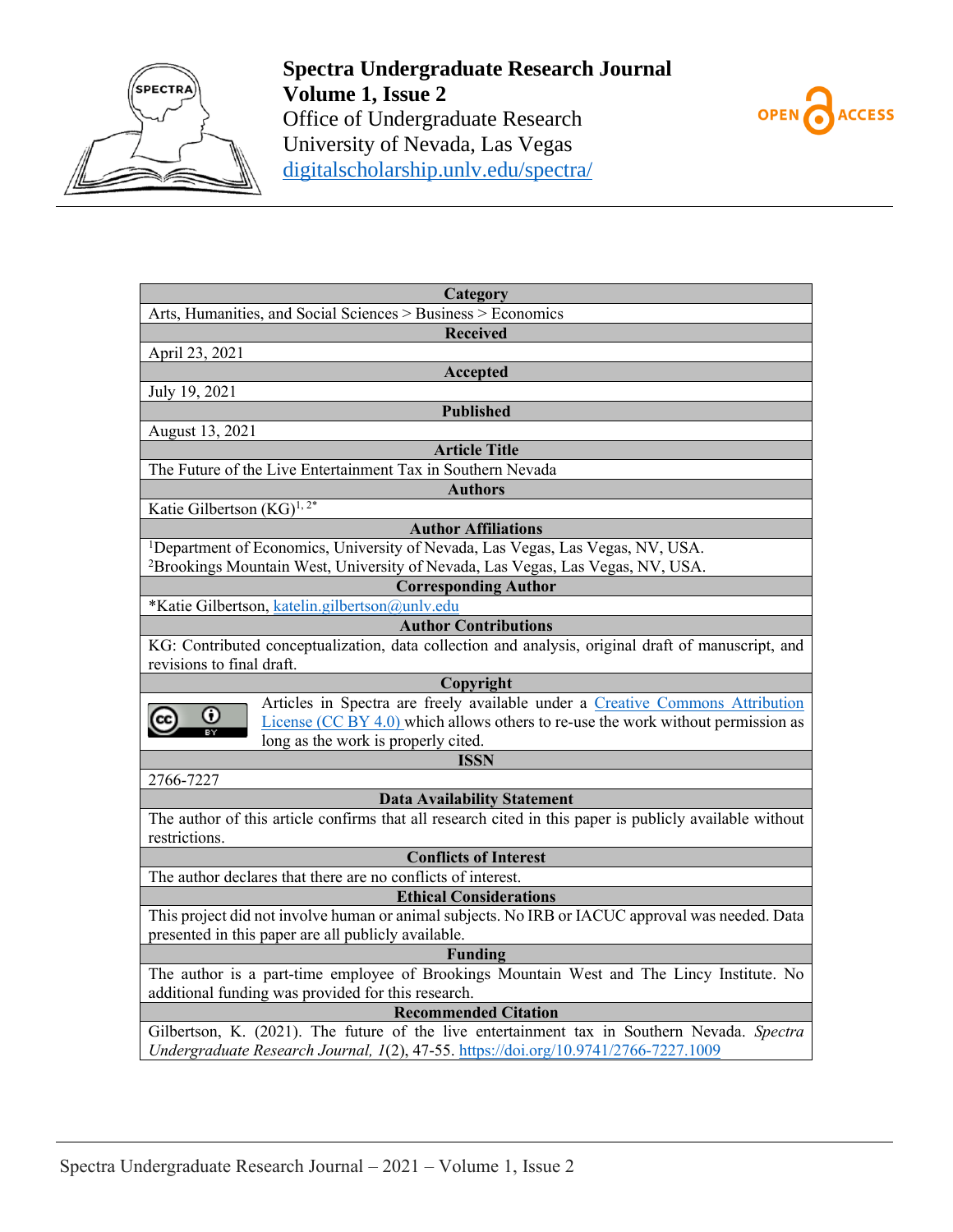



# **The Future of the Live Entertainment Tax in Southern Nevada**

Katie Gilbertson<sup>1, 2</sup>

# **Author Affiliations:**

<sup>1</sup>Department of Economics, University of Nevada, Las Vegas, Las Vegas, NV, USA. <sup>2</sup>Brookings Mountain West, University of Nevada, Las Vegas, Las Vegas, NV, USA.

## **Abstract**

The Live Entertainment Tax (LET) in Nevada generated nearly one billion dollars during the 2019-2020 fiscal year. LET revenue all goes to the State General Fund, even though 97 percent of LET revenue is generated in Clark County. Nevada is experiencing an economic crisis, particularly in the tourism industry. Solutions from various fields suggest the best way to boost the local economy is to reinvest revenue in its original county. One policy solution Nevada policymakers should consider is to carve out a percentage of revenue generated by the LET to return directly back to Clark County to revitalize tourism.

**Keywords:** Live entertainment tax, live entertainment, taxation, fiscal policy

# **Taxing the Tourism Industry**

When people think of Nevada, they think of an exciting vacation to Las Vegas. Tourism is a staple industry for the state economy; in 2019 the Southern Nevada tourism industry generated approximately "\$63.6 billion, equating to 52.0 percent of the region's total gross product" [\(Las Vegas Convention and](#page-9-0)  [Visitor's Authority,](#page-9-0) 2020, p. 6). Most of this revenue contributes towards funding state operations through taxes. Capitalizing on Las Vegas tourism assets is an essential component of the overall state budget and General Fund.

One essential component to the Las Vegas hospitality industry is live entertainment. The Live Entertainment Tax (LET) in Nevada is a nine percent admissions charge on any facility that provides recreational services or any similar purpose event with a minimum occupancy of 200, where both the entertainers and audience must be in physical attendance [\(Nevada Department of Taxation, n.d\)](#page-9-1). The Live Entertainment Tax is a small contributor (2.8 percent) to the State General Fund [\(The Guinn Center,](#page-9-2)  [n.d.\)](#page-9-2). The following sections will provide a breakdown of the LET relative to the state's fiscal policy along with a tourism tax comparison to another entertainment capital in the nation, Florida.

*Historical Importance of the LET:* There is a longstanding history behind the Live Entertainment Tax in Nevada. Primarily, Nevada legalized gaming in 1931, as an attempt to pull the state out of the Great Depression [\(Nevada Legalizes Gambling, n.d.\)](#page-9-3). As casinos quickly became popular, the demand for live entertainment attracted headlining stars to perform in Las Vegas. The federal government subsequently imposed two 10 percent taxes on the lucrative industry: the Admissions Tax and the Cabaret Tax. The Cabaret Tax applied to any lounge or showroom in a casino while the Admissions Tax covered all other casino amenities and recreation [\(Roberts, 2015\)](#page-9-4). As Las Vegas began to boom in the 1960s, the state wanted to capitalize on their competitive advantage, so the Casino Entertainment Tax was enacted in 1965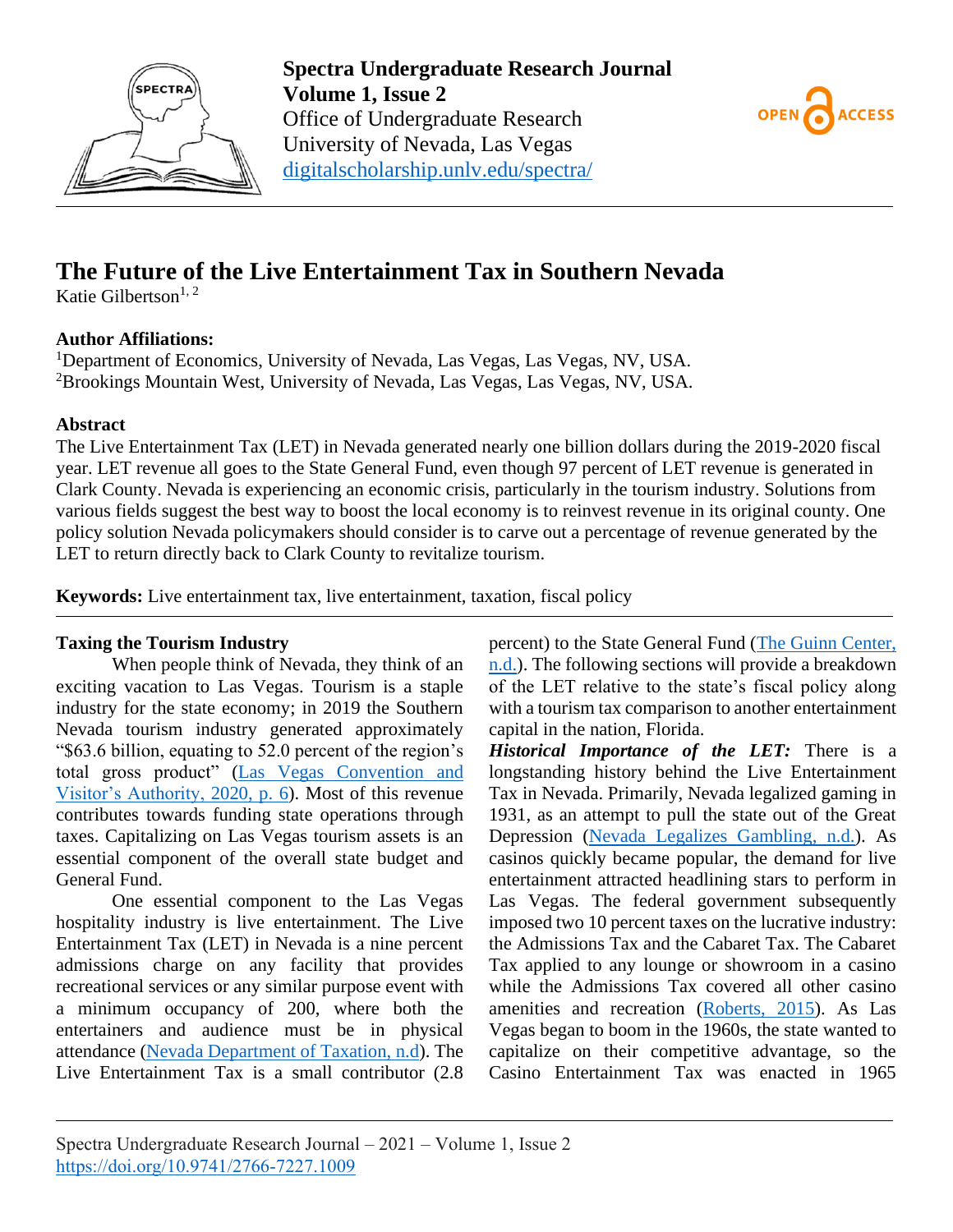[\(Roberts, 2015\)](#page-9-4). It required that casinos pay 10 percent of entertainment revenues to the state, however it only applied to entertainment offered at casinos [\(Roberts,](#page-9-4)  [2015\)](#page-9-4).

The Casino Entertainment Tax was enforced for 38 years until its termination in 2003. A special session of the Nevada Legislature created the Live Entertainment Tax (LET), which expanded the tax to live entertainment offered at any type of facility, not just casinos [\(Roberts, 2015\)](#page-9-4). This new tax established that the Gaming Control Board and Department of Taxation were to have duel administrative control. The main difference between the Casino Entertainment Tax and the new Live Entertainment Tax was that for events under 7,500 people, the tax rate was 10 percent but for events exceeding 7,500 people, the rate was reduced to five percent [\(Roberts, 2015\)](#page-9-4).

Twelve years later in 2015, the LET was revised. The updated LET is a tax rate of nine percent on events with 200 or more people, basing the tax on a minimum occupancy rather than the prior maximum occupancy rule [\(Nevada Department of Taxation, n.d.\)](#page-9-1). This current occupancy requirement allows more tax revenue to be collected from the increasing amount of large-scale entertainment shows.

The long history of an entertainment tax in Nevada demonstrates its importance to supporting the state government. Beginning with the Casino Entertainment Tax in 1965, this tax has become imperative for the state budget. However, the changes in the legislation throughout the years also displays there is a need to adapt the tax to everchanging circumstances in the state. As Las Vegas continues to grow with new hotels and casinos, major league sport teams, and renovations to the convention center, it paints a perfect picture for yet another revision to the LET.

*The Not-So-General Live Entertainment Tax:* The General Fund is a collection of taxes paid by each county and then distributed back out to each county through state government departments. Sales tax is the main contributor to the General Fund at 30.2 percent, while the LET contributes to 2.8 percent of the total statewide fund [\(The Guinn Center, n.d.\)](#page-9-2). The LET makes up a small share of the overall General Fund. According to the Guinn Center, the General Fund is primarily dispersed to the Department of Education

and Department of Health and Human Services in each county [\(The Guinn Center, n.d. p. 1\)](#page-9-2). While these are important departments, the profits generated from the LET are not being used for anything tourism related.

The Live Entertainment Tax is defined by the Nevada Revised Statue (NRS) Chapter 368A. The legislation explains that live entertainment is "any activity provided for pleasure, enjoyment, recreation, relaxation, diversion or other similar purpose by a person or persons who are physically present when providing that activity to a patron or group of patrons who are physically present," (Tax on Live [Entertainment, 2015\)](#page-9-5). Examples of this would include live music, theater shows, or circus acts. Distinguishing what is considered live entertainment under the NRS has always been a grey area. Some Nevada lawmakers have called for a simpler definition to avoid confusion [\(Walczak, 2015\)](#page-9-6).

Under NRS 368A.220, all reports and payments generated by the LET will be credited to the State General Fund. Per the legislation, "Filings of reports and payment of tax; deposit of amounts received in State General Fund," which demonstrates LET collections are sent to the State General Fund (Tax [on Live Entertainment, 2015\)](#page-9-5). In addition, NRS 368A.220 explains that \$150,000 of the LET will go toward the Nevada Arts Council each year [\(Tax on](#page-9-5)  [Live Entertainment, 2015\)](#page-9-5). There are two agencies responsible for oversight and administration of the LET: the Gaming Control Board administers events in licensed gaming establishments and the Department of Taxation administers events in non-gaming establishments.

A majority of LET revenue is generated in Southern Nevada, yet all that money gets funneled into the State General Fund. In 2017, 97 percent of revenue generated by the LET came from Clark County; this breaks down to \$125 million contribution from Clark County and \$3.8 million from the remainder of the state [\(Las Vegas Convention and Visitor's Authority, 2018\)](#page-9-7) This 2017 report produced by the Las Vegas Convention and Visitors Authority is the most recent data that reveals the impact tourism in Clark County has on the entire state. Despite generating 97 percent of LET revenue in Clark County, none of it is specifically retained in the county where it originated. NRS 368A explains that all of the revenue generated from the LET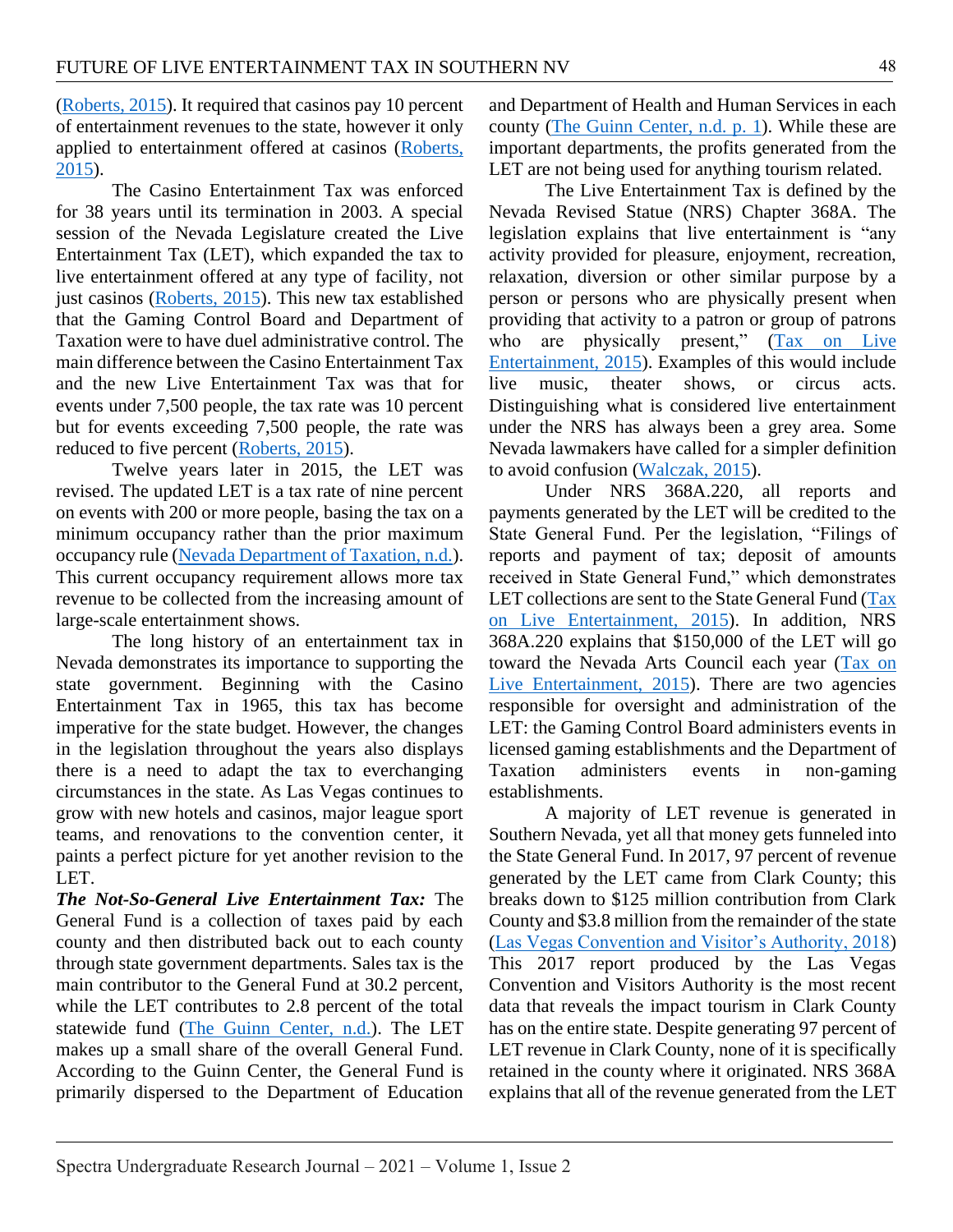funnels to the State General Fund or the Nevada Arts Council; Clark County does not retain any of this revenue, even though 97 percent originates in Clark County. [Figure 1](#page-3-0) depicts the LET revenue flow in

Nevada. A nine percent admissions charge is collected at events, 97 percent of revenue comes from Clark County but goes to the State General Fund, and each county receives a portion of the State General Fund.

#### <span id="page-3-0"></span>**Figure 1.**

*Live entertainment tax revenue flow in Nevada*



*Note.* Adapted from *The Industry's Contribution to Major Public Revenues, by* Las Vegas Convention and Visitors Authority, 2018 [\(http://res.cloudinary.com/simpleview/image/upload/v1534980634/clients/lasvegas/EIS\\_Fiscal\\_Impacts\\_May\\_2](http://res.cloudinary.com/simpleview/image/upload/v1534980634/clients/lasvegas/EIS_Fiscal_Impacts_May_2018_FINAL_25916e2e-e38c-47b2-af51-1a7d09bd4af3.pdf) 018 FINAL 25916e2e-e38c-47b2-af51-1a7d09bd4af3.pdf). In the public domain.

*The State of Play in Las Vegas:* Live entertainment plays an integral role in the future of Las Vegas. An article by The Wall Street Journal reports "Three decades ago, Las Vegas Strip casino resorts made about 58% of their revenue from gambling, while just 8% came from entertainment and retail… In 2019, it said, casinos generated less than 35% of revenue from gambling, while 13% came directly from entertainment and retail," a five percent jump in tourist spending to entertainment [\(Sayre, 2020\)](#page-9-8). Moreover, the Guinn Center, a bipartisan research and policy analysis center, found that LET revenue was projected to increase overall 12.1 percent from the 2018-2019 biennium to the 2020-2021 biennium [\(The Guinn Center, n.d., p. 7\)](#page-9-2). The gaming venues contribution to LET was expected to decrease -0.5 percent while the non-gaming revenue was projected to increase 12.6 percent, in only four years [\(The Guinn Center, n.d., p. 7\)](#page-9-2). While business closures and strict gathering restrictions have offset this prediction, it is encouraging that live entertainment was heading the right direction before the COVID-19 pandemic.

The number of celebrities establishing Las Vegas residencies is everchanging, along with new venues and casinos that continue to grow the tourism economy. New properties such as Circa in Downtown Las Vegas and Resorts World on the Las Vegas Strip demonstrate the demand for new venues and experiences in Las Vegas. The Madison Square Garden Sphere is another new arena set to open in 2023. Moreover, Clark County is rapidly growing. Population estimates from the Center for Business and Economic Research at UNLV delineate Clark County is expected to grow by 15 percent in the short span of 15 years from 2020 to 2035 [\(Center for Business and](#page-8-0)  [Economic Research, 2019, p. 22\)](#page-8-0). Emerging from a shambled service-sector economy, Las Vegas has the potential to distinguish itself as the leading tourist destination in the world, if it plays its cards right.

#### **Recommendations for Policy**

There are existing taxation strategies that Nevada should consider in order to better utilize LET revenue. First, Florida tourism taxes are imposed at the county level, and each county retains 100 percent of the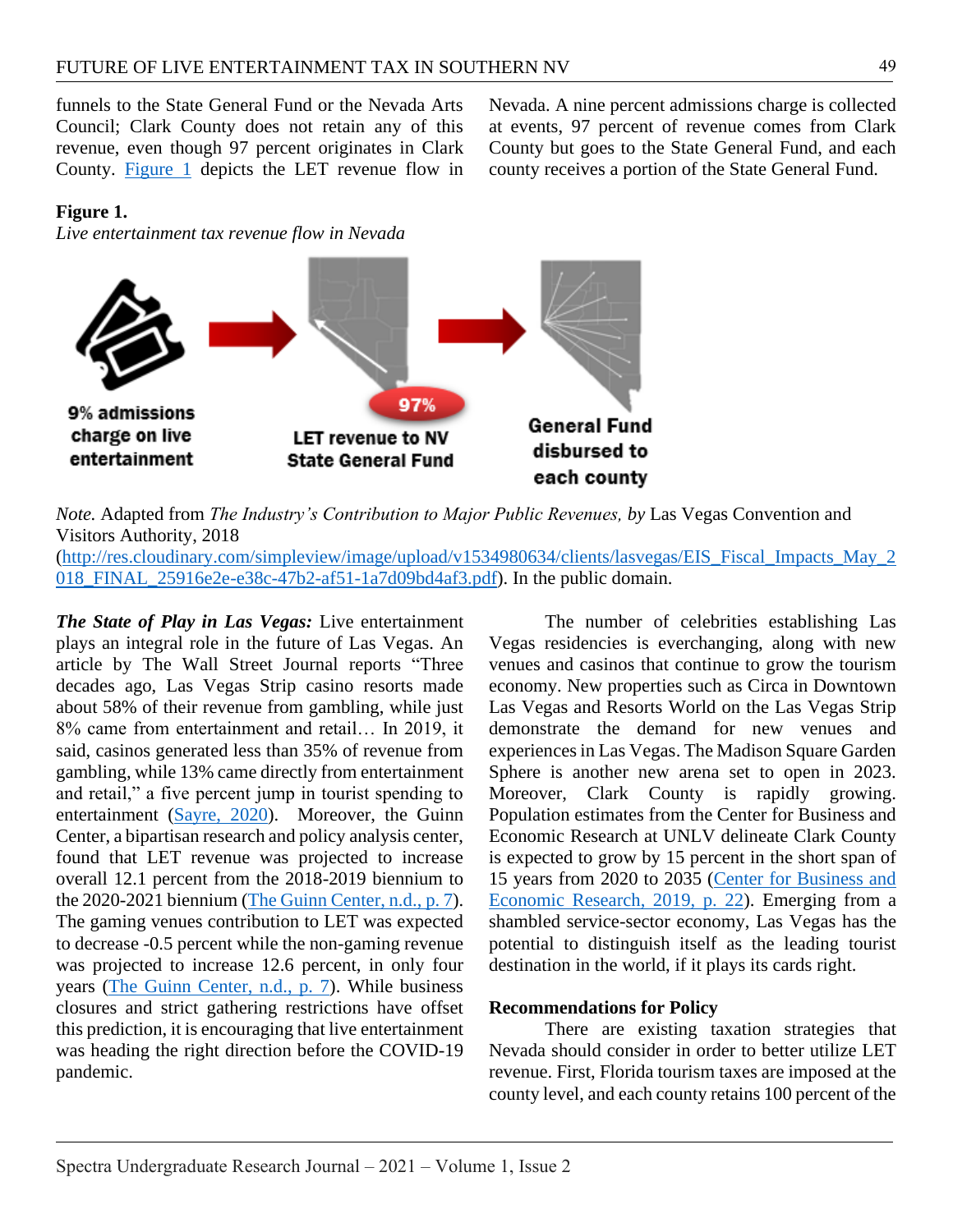revenue for a particular facet of the tourism industry. Second, the Nevada mining tax is an example of a carve-out tax in the state, where the county and state spilt the revenue generated from that industry.

The state of Nevada and Clark County should consider creating a carve-out tax for the LET. This solution would allow for a reinvestment in leisure and hospitality in Las Vegas and provide the city with necessary resources to reinvest in the state's main economic industry. Dr. Robert E. Lang, former Executive Director at The Lincy Institute and Brookings Mountain West, emphasized that though initially the shock to the statewide General Fund may be debilitating, the long-term return on investment with increased tourism to Las Vegas would benefit the entire state.

*The Standard Set by Florida:* One of Nevada's main competitors in the hospitality industry is Florida. There is much to learn from Florida, home to destinations such as Miami Beach and Walt Disney World. Notably, their taxation policies for the tourism industry allows local option taxes for each county, where the revenue generated goes specifically toward tourism development [\(Florida Department of Revenue, n.d.\)](#page-8-1). Examples of these taxes include professional sports franchise facility tax, transient rental taxes, tourism impact tax, convention development tax, and municipal resort tax [\(Florida Department of Revenue,](#page-8-1)  [n.d.\)](#page-8-1).

The three largest counties in the state (Miami-Dade, Broward, and Palm Beach) have the highest amount of tourism related taxes possible, which is six percent [\(Florida Association of Counties, n.d.\)](#page-8-2). Each of these counties retains 100 percent of the revenue generated from the taxes they wish to employ. In other words, the tax revenue is "carved-out" for each county, separate from being paid to the state. Profits generated by each tax have a specific function. For instance, convention development tax revenues "may be used for capital construction of convention center and other tourist-related facilities as well as tourism promotion" [\(Florida Department of Revenue, n.d.\)](#page-8-1). Money generated from the county's primary economic driver is reinvested into tourism operations.

There is reason to believe Florida's tourism carve-out tax works. Forbes named Florida the top U.S. Travel Destination in October of 2020 [\(Whitmore,](#page-9-9)  [2020\)](#page-9-9). Explanations for this acclaimed title include the numerous theme parks and beaches, both of which are under the jurisdiction of tourism development taxes [\(Florida Department of Revenue, n.d.\)](#page-8-1). Florida serves as a standard for states with a high concentration in leisure and hospitality sectors because the profits generated by the industry have lasting impacts. [Figure](#page-4-0)  [2](#page-4-0) illustrates a revenue flow from a tourism carve-out tax. This effective model demonstrates an ideal use for the Live Entertainment Tax in Nevada.

# <span id="page-4-0"></span>**Figure 2.**

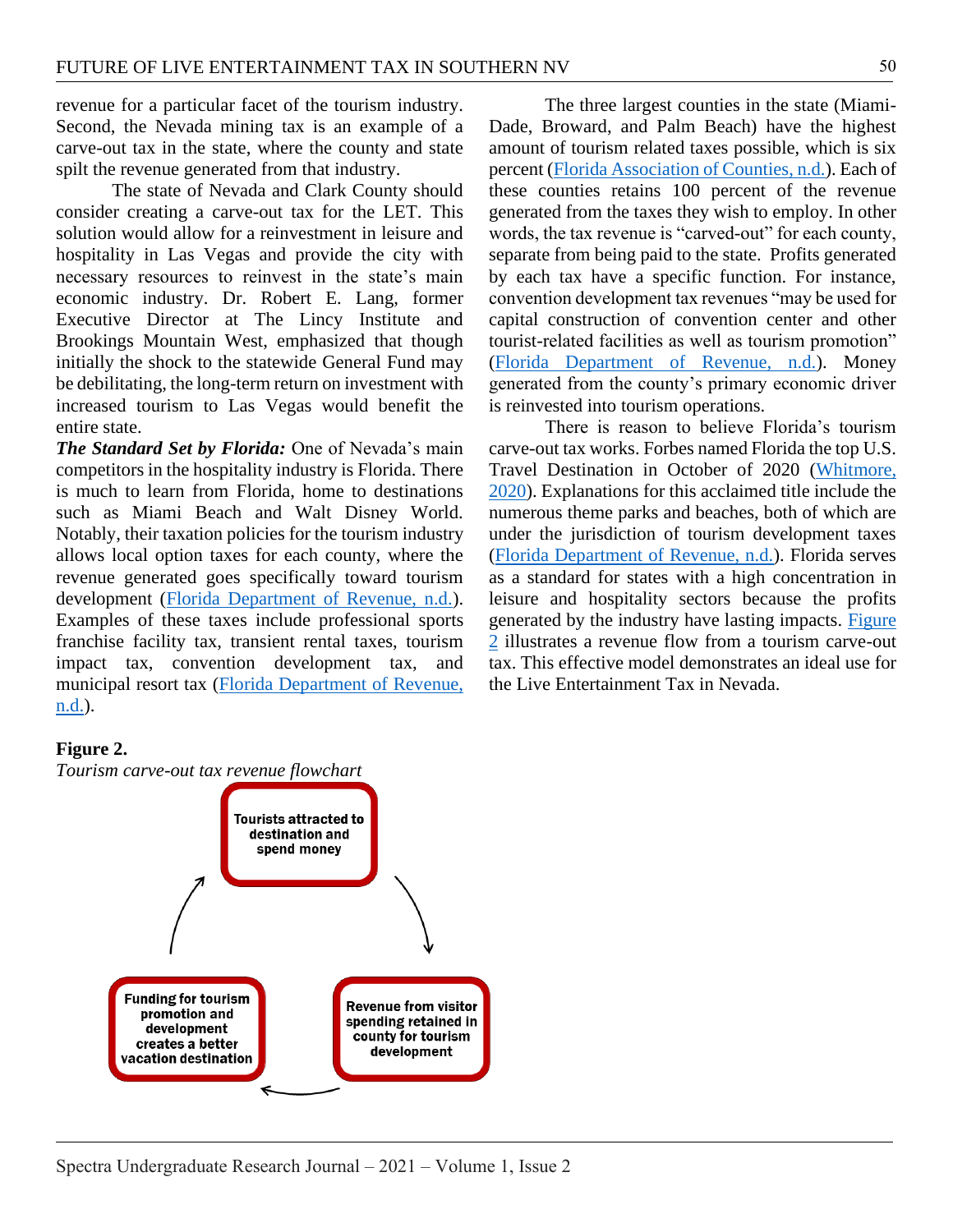*The Nevada Mining Tax:* Notably, a carve-out tax structure already exists within the state, serving as a potential model for the LET. Generally, the mining tax revenue is split fifty-fifty to the state and local county governments [\(Bahouth, 2020\)](#page-8-3). An article from The Sierra Nevada Ally reports that Humboldt County's share of the mining tax is its single largest source of revenue, highlighting the importance a carve-out tax can have in a county budget [\(Bahouth, 2020\)](#page-8-3).

Amidst substantial budget deficits, the state considered increasing the tax on the mining industry during the 31st Special Session in July of 2020. Assembly Joint Resolution (AJR) 1 proposed an increase from five percent on net profits to 7.75 percent tax on gross profits; Assembly Joint Resolution 2 proposed a 12 percent tax on net profits [\(Gray, 2020\)](#page-8-4). Both measures will have to be voted on during the 2022 election in order to take effect. Either scenario shows the importance of a carve-out tax to both the state and local rural governments in a time where funding is desperately needed.

*Live Entertainment Carve-Out Tax:* The LET is an opportunity for Clark County to capitalize on the revenue that its county overwhelmingly generates a majority of. A carve-out tax would allocate the revenue generated by a tax back to the county where it was generated, rather than pooling it to the statewide General Fund. For Clark County, this would bring a considerable amount of initial revenue along with a dramatic lasting effect.

For example, an argument for a LET carve-out tax was presented during the proposals to create Allegiant Stadium. The idea was for entertainment tax revenue to be used specifically for entertainment venues, such as the new stadium [\(Lang, 2016\)](#page-9-10). However, a LET carve-out tax was not implemented to fund Allegiant Stadium, but rather an additional hotel room tax imposed on tourists [\(Velotta, 2020\)](#page-9-11). A 2005 study conducted by scholars at Nottingham University found that directly imposing taxes on tourists leads to counterintuitive outcomes, such as decreased GDP and increased inflation [\(Gooroochurn and Sinclair, 2005\)](#page-8-5). Alternatively, Clark County could have utilized an existent revenue stream, the LET, to pay the public share cost of Allegiant Stadium. The estimated annual economic impact of the Las Vegas Stadium is \$620 million [\(Southern Nevada Tourism Infrastructure](#page-9-12) 

[Committee, n.d., p. 1\).](#page-9-12) Yet if LET revenue were used instead of shifting the cost burden to tourists through an additional room tax increase, the economic output of the stadium could potentially be greater. The stadium illustrates one example of the potential for LET revenue to be reinvested in the Las Vegas entertainment industry.

The direct financial numbers generated from the LET are only a fraction of the story; tourism supports the Las Vegas community through direct, indirect, and induced impacts. Direct impact could bring approximately \$91 million to Clark County, following the 2019-2020 revenue stream (Clark [County Department of Finance, n.d.\)](#page-8-6). Indirect and induced impacts are the ripple effects of a carve-out live entertainment tax in Clark County: indirect is a supply chain analysis while induced is the demand for local employees, both directly and indirectly (Lim, [2020, p. 5\)](#page-9-13). Though the exact figures for the indirect and induced impacts of the LET are unknown, they will multiply the original investment brought to Clark County [\(Lim, 2020, p. 5\)](#page-9-13). LET revenue could create an unpredictable number of opportunities for Southern Nevada.

*Carve-out Controversies:* A carved-out live entertainment tax would shift the revenue from the General Fund to Clark County, however statewide concern is apparent. As previously mentioned, the state budget was significantly reduced during 2020 due to the leisure and hospitality shutdowns during the middle of the year. Counties across the state rely on the General Fund for healthcare and public education funding. Reallocating the LET revenue from the State General Fund to Clark County would strip the other 16 counties of General Fund aid that is vital to their communities. In a conversation on September 10, 2020, with Dr. Lang, he explained the political tension between Northern and Southern Nevada regarding the allocation of LET revenue. Lang clarified that representatives from Reno and Carson City want to retain their respective county shares of the LET and preserve the status quo, meanwhile Las Vegas representatives want to keep the revenue in their county where it is mainly created.

Aside from political implications the carve-out tax structure is an opportunity to target revenue back to its respective industry in order to reinvest in that sector.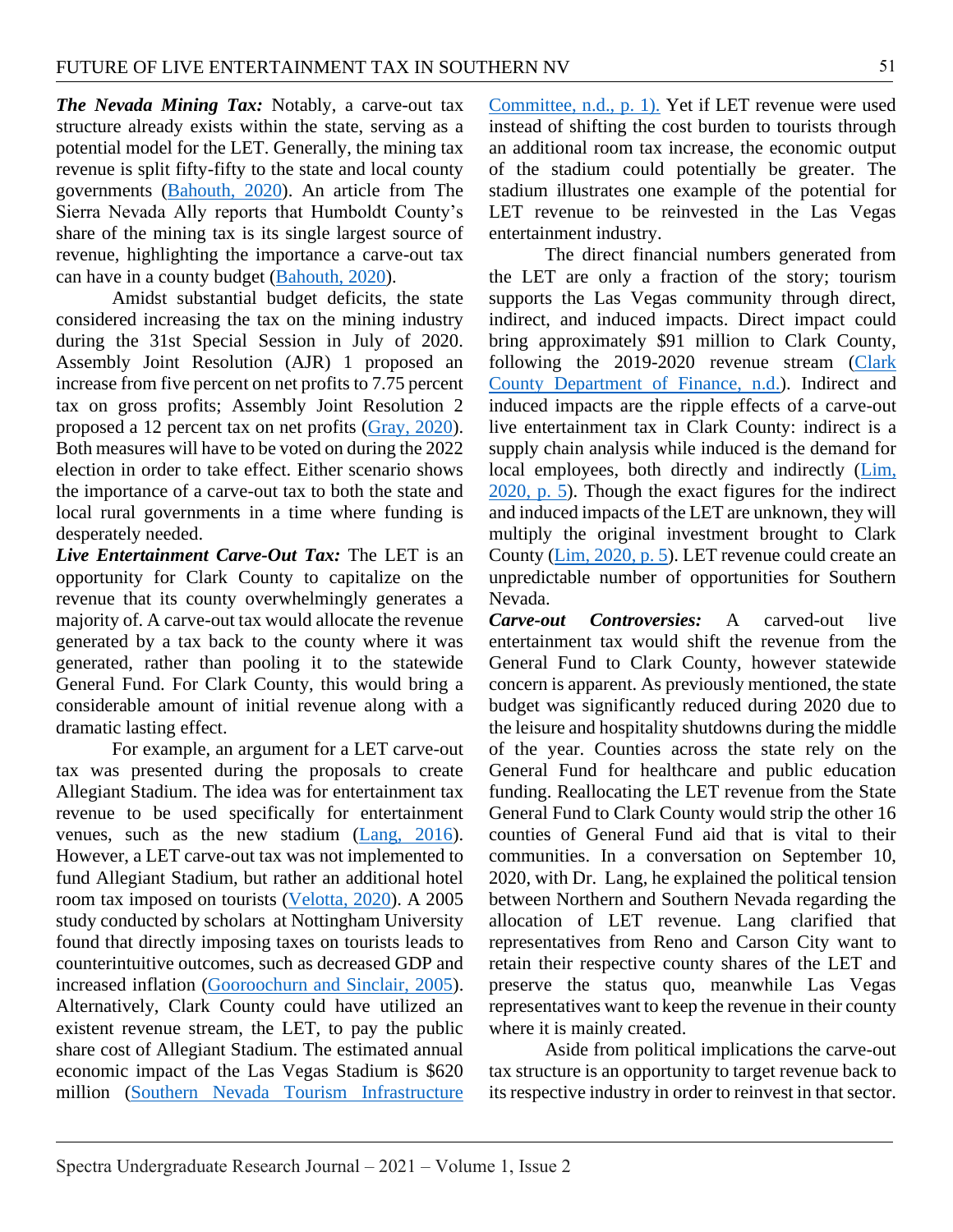It would be odd for Clark County to receive money from the mining tax, just as it is odd for Lander County, a rural mining county, to receive money from live entertainment. Counties should receive money respective to their leading industry. For the hospitality industry, this method has worked well for Florida. Those counties impose a six percent tourism tax and retain all of the revenue; even if Nevada counties receive half of the nine percent LET revenue it would be better than not directly receiving any direct funding. A live entertainment carve-out tax would place Nevada in the ideal Florida scenario, where revenue continuously cycles to promote the industry.

#### **Policy Implementation and Evaluation**

Policymakers should consider two key reasons for implementing a live entertainment carve-out tax. First, a carve-out tax structure already exists within Nevada for mining taxes and in Florida for tourism development taxes. Second, generating more money in the leisure and hospitality sector will lead to a better overall state economy. The carve-out structure serves as a way to direct LET revenue to an avenue where the money can be utilized for its intended purpose.

Moreover, many tourism-related taxes already distribute out to the entire state. Sales tax, bed tax, and rental car tax are just a few examples of taxes that can be augmented with a better tourism industry-which **Figure 3.**

could be accomplished by concentrating LET revenue in Clark County. Direct, indirect, and induced impacts of increasing visitation will provide a better comprehensive payoff for Nevada. In the midst of economic recession, legislators should be looking for new ways to generate additional income. A Brookings Institution report after the Great Recession found that a decline in the General Fund substantially contributes to a decline in overall state economic health [\(Gordon,](#page-8-7)  [2011\)](#page-8-7). Given Nevada's current economic situation, legislators should explore new options for financial recovery, mainly a live entertainment carve-out tax.

*Economic Projections and Proposals:* Two scenarios can be evaluated to measure the impact of a LET carveout for Clark County, as depicted in [Figure 3.](#page-6-0) The first would be to follow the Florida model, where the county retains 100 percent of their local option tax. In Clark County, that would mean the county would receive 97.0 percent of the LET revenue and add \$88.6 million dollars to the Clark County General Fund, totaling at \$1.2 billion. The second scenario follows the Nevada Mining Tax where the state and county evenly split the tax revenues. In this instance, Clark County would receive 48.5 percent of the LET and add \$44.3 million to their General Fund. Scenario two would increase the Clark County General Fund to \$1.16 billion. The figure below illustrates these projections using data from the 2019-2020 budgets.

<span id="page-6-0"></span>

*Note.* Adapted from the *Clark County General Fund FY 20,* by Clark Country Department of Finance, n.d. [\(https://files.clarkcountynv.gov/clarknv/Finance/Financial%20Reporting/Budget/FY%202019-](https://files.clarkcountynv.gov/clarknv/Finance/Financial%20Reporting/Budget/FY%202019-20%20Final/General%20Fund%20FY%2020%20Final.pdf?t=1602110957838&t=1602110957838) [20%20Final/General%20Fund%20FY%2020%20Final.pdf?t=1602110957838&t=1602110957838\)](https://files.clarkcountynv.gov/clarknv/Finance/Financial%20Reporting/Budget/FY%202019-20%20Final/General%20Fund%20FY%2020%20Final.pdf?t=1602110957838&t=1602110957838). In the public domain*.*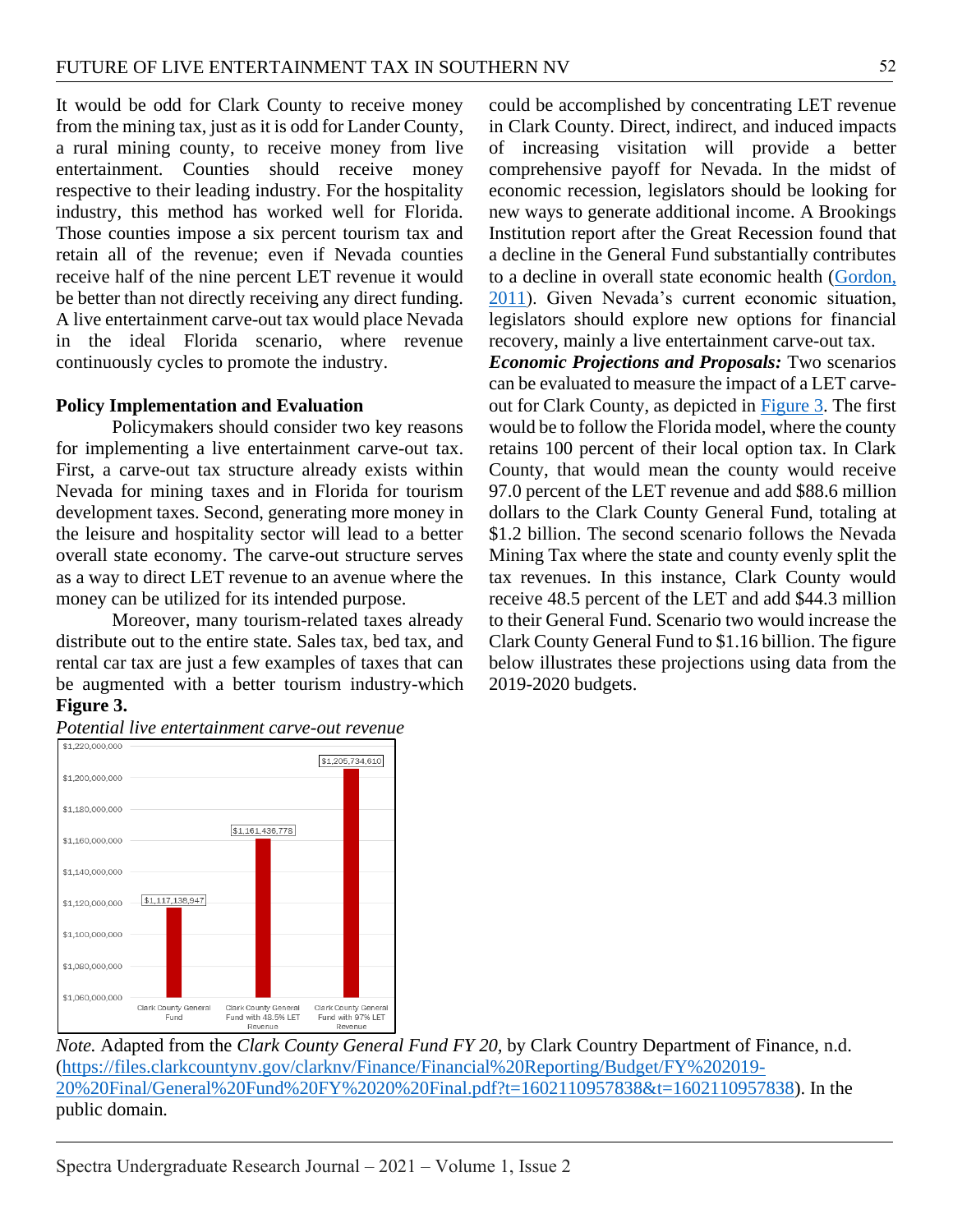*The Tourism Development Budget:* How should Clark County use this potential new revenue source? There are already existing solutions for how to subsidize the tourism industry. The Tourism Development Budget for Nevada is designed to encourage tourism and promote overnight visitations [\(Budget 1522-Tourism,](#page-8-0)  [2017\)](#page-8-0). Ways to execute this goal include "Robust research program measuring visitation…traditional and digital advertising…conferences designed to enhance business opportunities for Nevada's tourism industry," all of which can be accomplished in Clark County with potential LET carved-out revenue [\(Budget 1522-Tourism, 2017\)](#page-8-0).

The LET can supplement the tourism economy in ways like Florida. In those counties, tourism-specific revenue is reinvested into its respective industry through improving infrastructure and advertising. In Nevada's case, the LET would go toward enhancing the Las Vegas vacation experience. Whether it be through enhanced cleaning protocols to make visitors feel safe or incentivizing conventions to return to Las Vegas, this carved-out LET revenue would be especially helpful during an economic recession.

*Conclusion and Considerations for Further Analysis:*  Evaluating a live entertainment carve-out tax will take some time. This change would not bring dramatic results right away- rather it would depend on the longterm health of the tourism economy in Las Vegas. Once that tax revenue is collected, it will have to be spent on creating a more enjoyable guest experience for those traveling to Las Vegas. If funneling more money into the Southern Nevada tourism mediates projected losses to the State General Fund, then a live entertainment carve-out tax will prove its effectiveness. If the General Fund suffers and loses more money than projected due to the loss of LET revenue, then the carve-out should be eliminated.

This report serves as a preliminary analysis on the potential of a LET carve-out tax. There is a significant gap in the state fiscal policy on this topic. There is not much existing data available on the impact of the LET to Nevada, especially in academic research. In order to effectively use entertainment taxes to bolster and strengthen the growing Las Vegas entertainment industry, Nevada policymakers will need to reassess how LET revenue could be utilized.

This report is a benchmark analysis of the potential for Clark County to receive a proportionate share of LET revenue.

Further analysis should be conducted on this topic. This could be accomplished through analyses of the LET's contributions to the State General Fund and its proposed impact through a Clark County carve-out tax. Economists should weigh the costs and benefits of a carve-out tax. With more data, policymakers can decide which type of carve-out tax to implement, either the Nevada Mining Tax model or Florida Tax model, or a new type of model. The LET carve-out tax would need to be monitored in the long-term to measure its effects on the overall economy. This discussion should promote further academic research on a LET carve-out tax and Nevada fiscal policy in general. The state has a significant opportunity to reinvest in its main competitive advantage, and this report serves a foundational document for a LET carve-out tax.

## **Discussion and Policy Implications**

Limitations exist within the scope of this analysis. First, available General Fund budgets do not provide county-level revenues and expenditures reports; this information is only available for the state. Second, live entertainment has taken a drastic hit in the midst of COVID-19. Closures of entertainment venues and strict social distancing limits have inhibited Las Vegas live entertainment in 2020. Until visitors and performers feel safe to return, there will be drastic impacts on LET revenue.

*Lack of Budget Transparency:* This brief provides an approximate estimate for economic proposals. However, it is difficult to project accurate fiscal implications with the lack of available data. For instance, the aggregate amount of LET revenue is available from the Detailed Unrestricted Revenues report but each county's contribution is not listed. The statistic that 97 percent of LET revenue is generated in Clark County was provided by the Las Vegas Convention and Visitors Authority in their Industry's Contribution to Major Public Revenues report from 2018. This is the most recent statistic. Moreover, there is no data available as to how taxes that pool into the General Fund are distributed amongst the counties. Rather, the counties receive a certain amount of the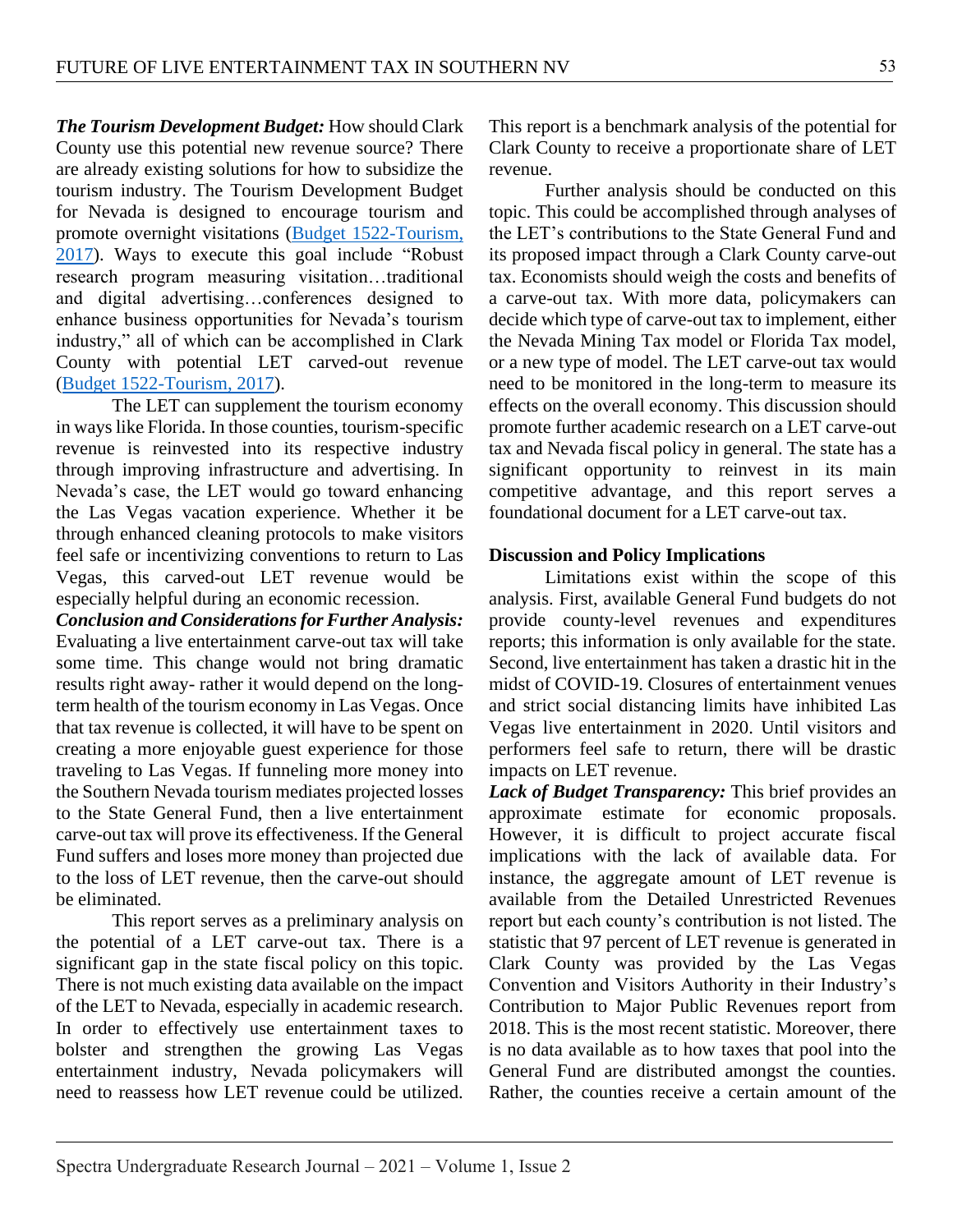"General Fund," so there is no way to know how much LET revenue is being distributed to each county.

Budget transparency would provide much more accurate data for this report. Necessary information includes the amount of LET revenue each county generated and how much LET revenue each county received through the General Fund. With more descriptive financial reports, it would create a better projection for the impacts a carve-out LET would potentially have. The findings in this policy brief encourage more economic data to be discovered on the topic.

*Work Safe, Play Safe:* To strive ahead, Clark County should find new ways to make leisure and hospitality safe. Guests will not return in their similar volumes until they feel comfortable in a casino atmosphere. Likewise, employees in the industry will not feel safe working near people unless they are adequately supplied with protective equipment. According to experts at the Brookings Institution, the first step in a framework for "COVID-19 response, relief, and recovery in the leisure and hospitality sector" is supporting workers [\(Loh, 2020\)](#page-9-14). This study identified Las Vegas with the largest workforce exposed to incoming visitors. Therefore, it is imperative that these workers receive adequate safety equipment when returning to work. If Americans see the number of COVID-19 cases continue to climb in Southern Nevada they will not want to visit Las Vegas. LET revenue could supplement the effort to make the Las Vegas Strip a cleaner and safer destination for employees and visitors alike.

## **Acknowledgements**

The author thanks both the Director of Strategic Development at Brookings Mountain West and The Lincy Institute, Dr. Caitlin J. Saladino, and UNLV Director of Brookings Mountain West, William E. Brown, Jr., for their continued support and assistance throughout the research process. The author also appreciates the work of former Executive Director of The Lincy Institute and Brookings Mountain West, Dr. Robert E. Lang. Dr. Lang initially illuminated the possibilities of restructuring the LET; the author is especially grateful for his guidance on this report and overall instrumental contributions to public policy in Southern Nevada. Without their contributions, this research endeavor would not have been possible.

#### **References**

- <span id="page-8-3"></span>Bahouth, B. (2020, August 9). Rural Nevada counties, mining industry fret proposed changes to mining taxation. *The Sierra Nevada Ally*. [https://sierranevadaally.org/2020/08/08/rural](https://sierranevadaally.org/2020/08/08/rural-nevada-counties-mining-industry-fret-proposed-changes-to-mining-taxation/)[nevada-counties-mining-industry-fret](https://sierranevadaally.org/2020/08/08/rural-nevada-counties-mining-industry-fret-proposed-changes-to-mining-taxation/)[proposed-changes-to-mining-taxation/](https://sierranevadaally.org/2020/08/08/rural-nevada-counties-mining-industry-fret-proposed-changes-to-mining-taxation/)
- <span id="page-8-0"></span>Budget 1522—Tourism—Tourism Development Fund Overview. (2017). https://www.leg.state.nv.us/App/NELIS/REL/ 79th2017/Budget/5585/Overview
- Center for Business and Economic Research. (2019). 2019-2060 population forecasts. [https://files.clarkcountynv.gov/clarknv/Planni](https://files.clarkcountynv.gov/clarknv/Planning/Demographics/2019%20CBER%20Population%20Forecasts.pdf) [ng/Demographics/2019%20CBER%20Populat](https://files.clarkcountynv.gov/clarknv/Planning/Demographics/2019%20CBER%20Population%20Forecasts.pdf) [ion%20Forecasts.pdf](https://files.clarkcountynv.gov/clarknv/Planning/Demographics/2019%20CBER%20Population%20Forecasts.pdf)
- <span id="page-8-6"></span>Clark Country Department of Finance. (n.d.). *Clark County general fund FY 20* [https://files.clarkcountynv.gov/clarknv/Financ](https://files.clarkcountynv.gov/clarknv/Finance/Financial%20Reporting/Budget/FY%202019-20%20Final/General%20Fund%20FY%2020%20Final.pdf?t=1602110957838&t=1602110957838) [e/Financial%20Reporting/Budget/FY%20201](https://files.clarkcountynv.gov/clarknv/Finance/Financial%20Reporting/Budget/FY%202019-20%20Final/General%20Fund%20FY%2020%20Final.pdf?t=1602110957838&t=1602110957838) [9-](https://files.clarkcountynv.gov/clarknv/Finance/Financial%20Reporting/Budget/FY%202019-20%20Final/General%20Fund%20FY%2020%20Final.pdf?t=1602110957838&t=1602110957838) [20%20Final/General%20Fund%20FY%2020](https://files.clarkcountynv.gov/clarknv/Finance/Financial%20Reporting/Budget/FY%202019-20%20Final/General%20Fund%20FY%2020%20Final.pdf?t=1602110957838&t=1602110957838) [%20Final.pdf?t=1602110957838&t=1602110](https://files.clarkcountynv.gov/clarknv/Finance/Financial%20Reporting/Budget/FY%202019-20%20Final/General%20Fund%20FY%2020%20Final.pdf?t=1602110957838&t=1602110957838) [957838](https://files.clarkcountynv.gov/clarknv/Finance/Financial%20Reporting/Budget/FY%202019-20%20Final/General%20Fund%20FY%2020%20Final.pdf?t=1602110957838&t=1602110957838)
- <span id="page-8-2"></span>Florida Association of Counties. (n.d.). *County population and general information.* [https://www.fl-counties.com/county](https://www.fl-counties.com/county-population-and-general-information)[population-and-general-information](https://www.fl-counties.com/county-population-and-general-information)
- <span id="page-8-1"></span>Florida Department of Revenue. (n.d.). *Local tax options*. [https://floridarevenue.com/taxes/taxesfees/pag](https://floridarevenue.com/taxes/taxesfees/pages/local_option.aspx%23) [es/local\\_option.aspx#](https://floridarevenue.com/taxes/taxesfees/pages/local_option.aspx%23)
- <span id="page-8-4"></span>Gray, T. (2020, September 4). Nevada mining: important then — critical now. *Elko Daily Free Press*.

[https://elkodaily.com/mining/nevada-mining](https://elkodaily.com/mining/nevada-mining-important-then-critical-now/article_efa9d399-9a86-5837-89ca-f27c2900b8c0.html)[important-then-critical-now/article\\_efa9d399-](https://elkodaily.com/mining/nevada-mining-important-then-critical-now/article_efa9d399-9a86-5837-89ca-f27c2900b8c0.html) [9a86-5837-89ca-f27c2900b8c0.html](https://elkodaily.com/mining/nevada-mining-important-then-critical-now/article_efa9d399-9a86-5837-89ca-f27c2900b8c0.html)

<span id="page-8-5"></span>Gooroochurn, N., & Sinclair, M. T. (2005). Economics of tourism taxation: Evidence from Mauritius. *Annals of Tourism Research, 32*(2), 478-498.

<span id="page-8-7"></span>Gordon, T. (2011). State budgets in recession and